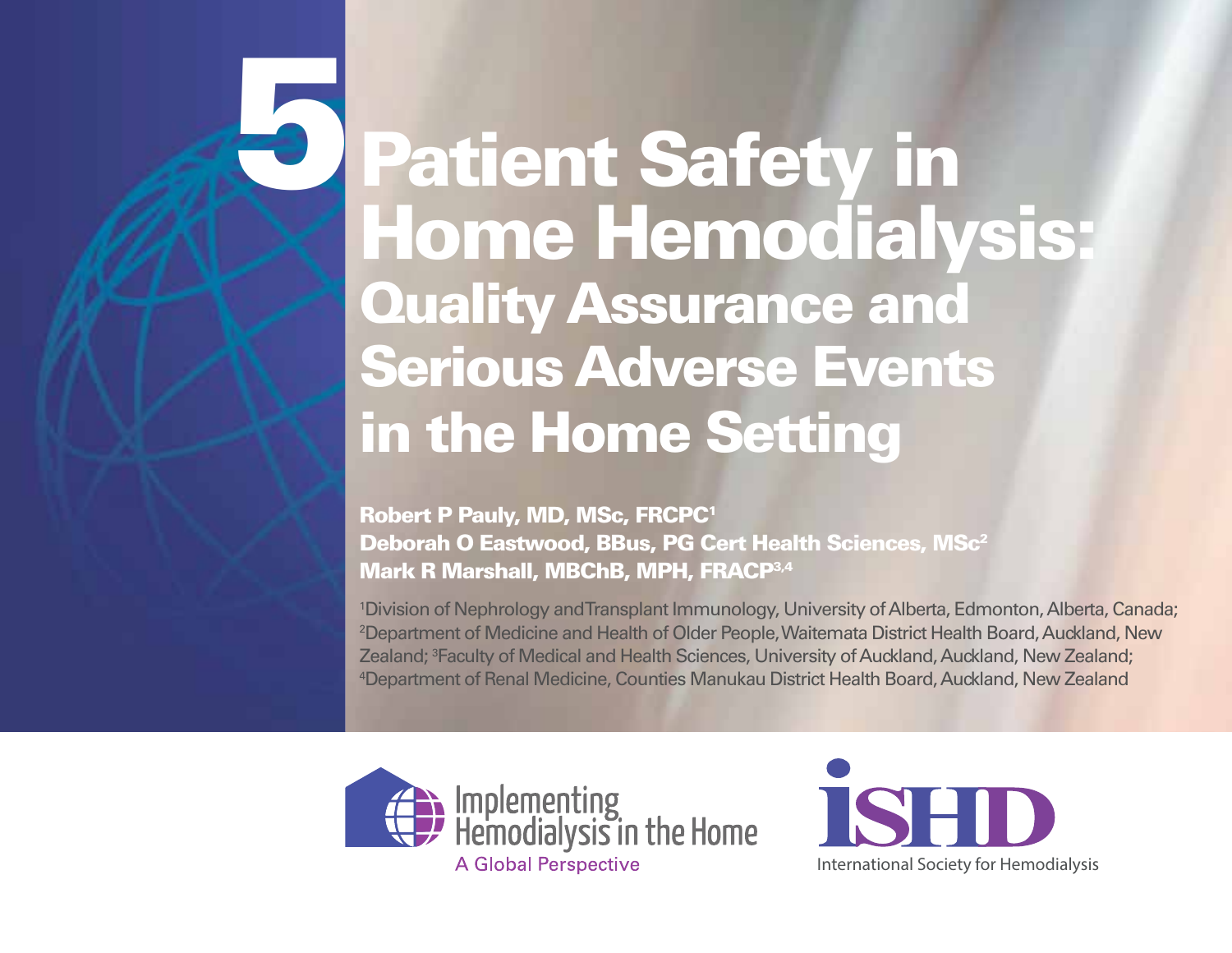# **CONTENTS**

Patient Safety Safety

Abstract **3**

2

- Introduction **3**
- **Epidemiology of Dialysis-Related 4 Emergencies in Home HD**
- **Conceptual Framework for Patient 5** Safety in Home HD
- **Types of Procedure-Related Serious 5 Adverse Events During Home HD**
- **Generic Hemodialysis Setup 7**
- **Routine Blood Priming of the 8 Hemodialysis Circuit**
- **10** Variation of Blood Priming Without a **Blood Sensor**
- **11 Routine Rinse-back After Dialysis** Completion
- **12 Rinse-back Procedure With Inadvertent Disconnection/Connection Errors**
- **13**
- 14 Prevention of Procedure-Related **Serious Adverse Events**
- **17 Communicating Risk to Patients**
- **17 Emergency Management of Procedure-Related Adverse Events**
- **19 Quality Assurance Process**
- 22 References



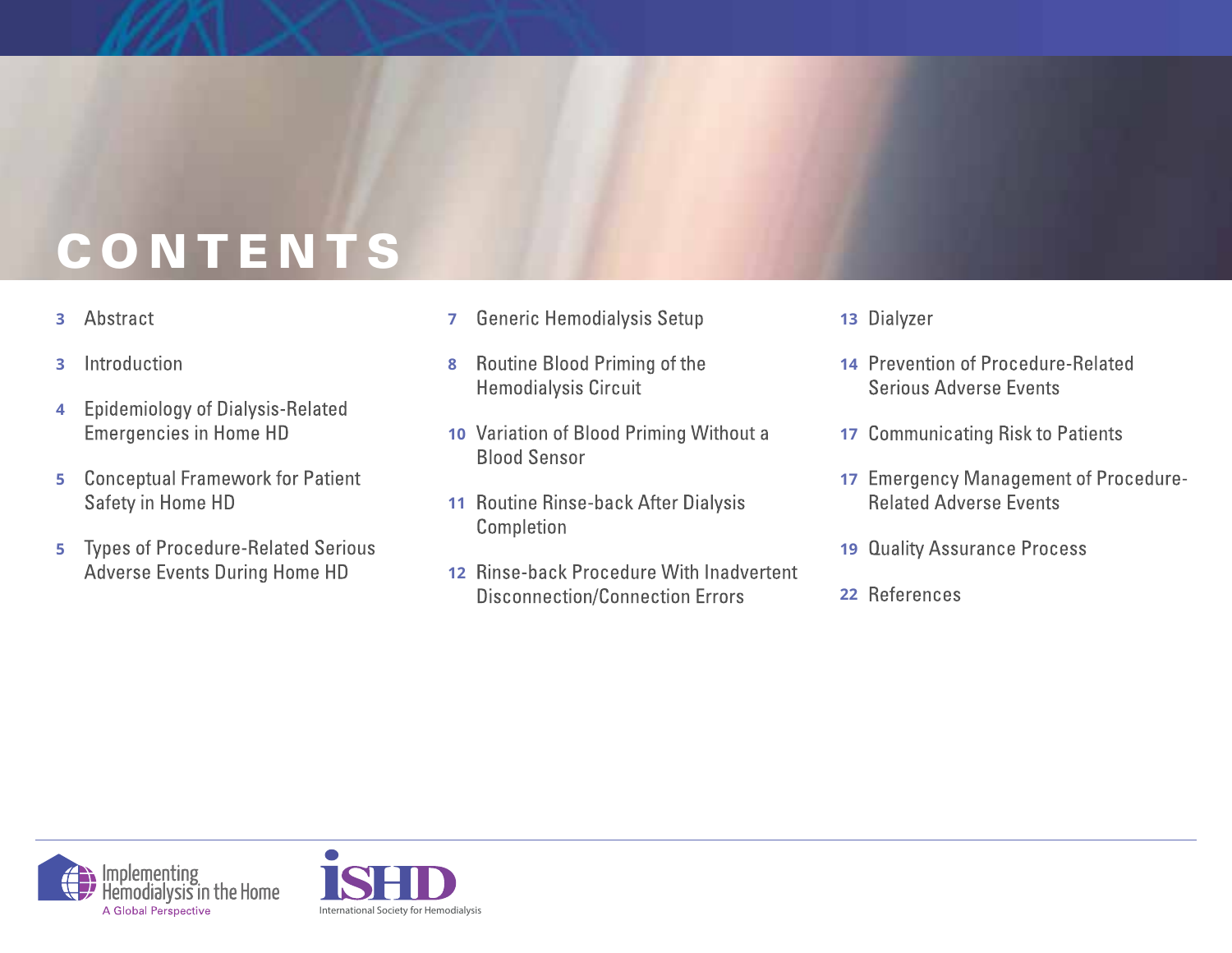### Abstract

3

Interest in home hemodialysis (HD) is high because of the reported benefits and its excellent safety record. However, the potential for serious adverse events (AEs) exists when patients perform HD in their homes without supervision. We review the epidemiology and literature on dialysis-related emergencies during home HD, and present a conceptual and practical framework for the prevention and management of serious AEs for those patients performing home HD. In addition, we recommend and describe a formal monitored and iterative quality assurance program, and make suggestions for the future development of safety strategies to mitigate the risk of AEs in home HD.

### Introduction

Patients and their care partners acknowledge the benefits of home hemodialysis (HD) compared with traditional facilitybased dialysis. However, as home HD training progresses, the initial positive attitudes expressed by patients and their care partners about home HD oftentimes change to an increasing apprehension about accepting responsibility for independently performing this complex medical therapy, and fear about managing potentially life-threatening dialysis-related emergencies alone.<sup>1</sup> Clinicians at facility-based dialysis centers who do not have experience working with home HD often share similar concerns about patient safety.<sup>2</sup>

Despite these fears, serious adverse events (AEs) during home HD are uncommon. Experienced home HD clinics have safeguards in place to mitigate serious AEs and, if they do occur, to manage them effectively. New home HD programs will benefit from these lessons and must instill a culture of safety – without inciting alarm or undermining assurances – that home HD is a generally safe therapy. To maintain a good safety record, vigilance by patients, care partners, and center personnel is paramount in avoiding and managing emergencies experienced in home HD programs.<sup>3</sup>

In this module, we describe a conceptual and practical framework for dialysis healthcare providers to help them address preventable serious AEs for patients during home HD, emphasizing those AEs that result from technical error with the potential to be life-threatening and/or have the capability to derail a home HD program. We highlight the life-threatening emergencies described in the literature, suggest a quality assurance process, and provide specific strategies to facilitate expeditious care in emergency situations.



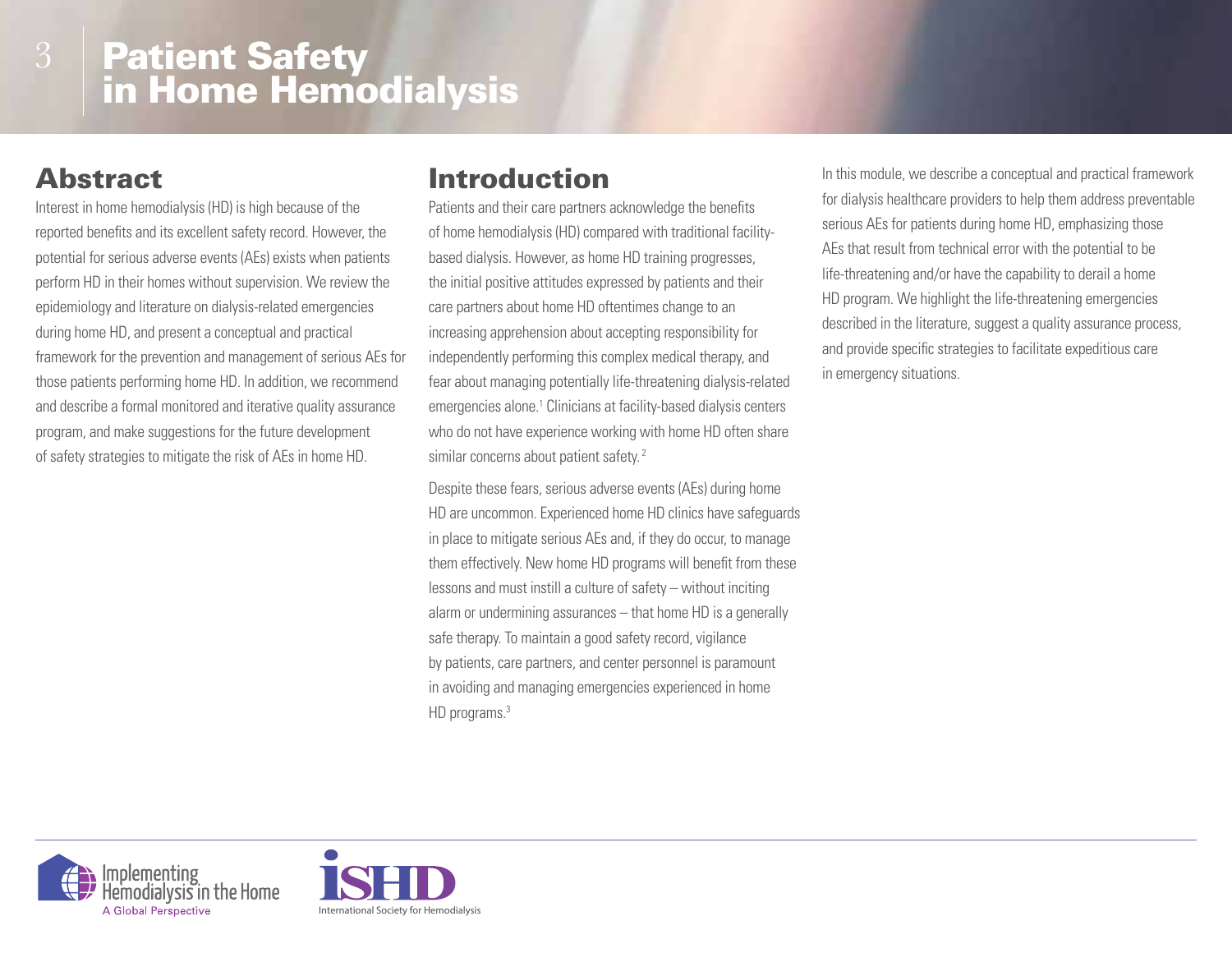### Epidemiology of Dialysis-Related Emergencies in Home HD

There is little published literature of the epidemiology of dialysisrelated emergencies. Notwithstanding, it can be assumed that relatively minor and common complications of HD seen in facilitybased dialysis still occur to some degree when this treatment is administered at home. More concerning is the paucity of literature regarding dialysis-related emergencies with the potential to cause death. For the purpose of this module, such lifethreatening emergencies include: blood loss (either from needle dislodgement or disconnection from a central venous catheter, bleeding *from* the dialysis circuit, or bleeding *into* the dialysis circuit), air embolism, hemodynamic compromise from aggressive ultrafiltration or dialysate leak, hemolysis, and acute electrolyte abnormalities associated with the treatment. While these complications are not unique to home HD, there is an inherently greater risk when they occur in a setting where trained staff cannot administer immediate emergency interventions. Infectious complications are not considered further but are addressed within a separate module (see "Increased Risk of Infection with Buttonhole Cannulation" in the "Care and Keeping of Vascular Access for Home Hemodiaysis Patients" module)

A 2013 quality-improvement study involving 2 home HD programs in Canada evaluated the frequency of these AEs, and reported 1 death and 6 potentially fatal AEs in their programs over 12 years.4 This translates into a crude death rate of 2 per 1000 patient-years and a cumulative life-threatening procedure-related AE rate (ie, death plus potentially lethal AEs) of approximately 14 events per 1000 patient-years.<sup>4</sup> These findings are in line with a more detailed single-center analysis also from Canada, which reported a corresponding life-threatening, procedure-related AE rate of 9 per 1000 patient-years.<sup>5</sup>

The only direct comparison between home and facility HD comes from a cohort study from New Zealand, which posed the question: "For those on HD in New Zealand, does HD in the home setting result in a higher mortality risk from angioaccess bleeding or infection than HD in the facility setting, over a 15-year time frame?"6 In this analysis, there were 11 such events recorded over 8755 patient-years for those patients undergoing facility HD (1.2 events per 1000 patient-years) and 1 per 2571 patientyears for those patients undergoing home HD (0.4 events per 1000 patient-years). After multivariate adjustment, the relative risk of angioaccess bleeding or infection in home vs facility HD patients was 0.30 (0.09-0.84).<sup>6</sup> While both the Canadian and New Zealand studies have limitations (retrospective, observational, registry-based, etc), they provide a reassuring signal that home HD is a safe therapy. Indeed, administrative data from the Scottish Renal Registry of conventional in-center

hemodialysis recipients yielded a population incidence of death due directly to renal replacement therapy complications of 1.35 deaths/1000 renal replacement therapy patients per year; hyperkalemia was the most commonly attributable cause of death.7 This indirectly suggests that home HD is no more risky than in-centre hemodialysis though the nature of AEs is different.

#### **Take-Home Messages**

- Serious AEs during home HD are rare due to the use of patient safety heuristics within experienced home HD programs.
- Ongoing vigilance is paramount to avoid and manage emergencies experienced in home HD programs.



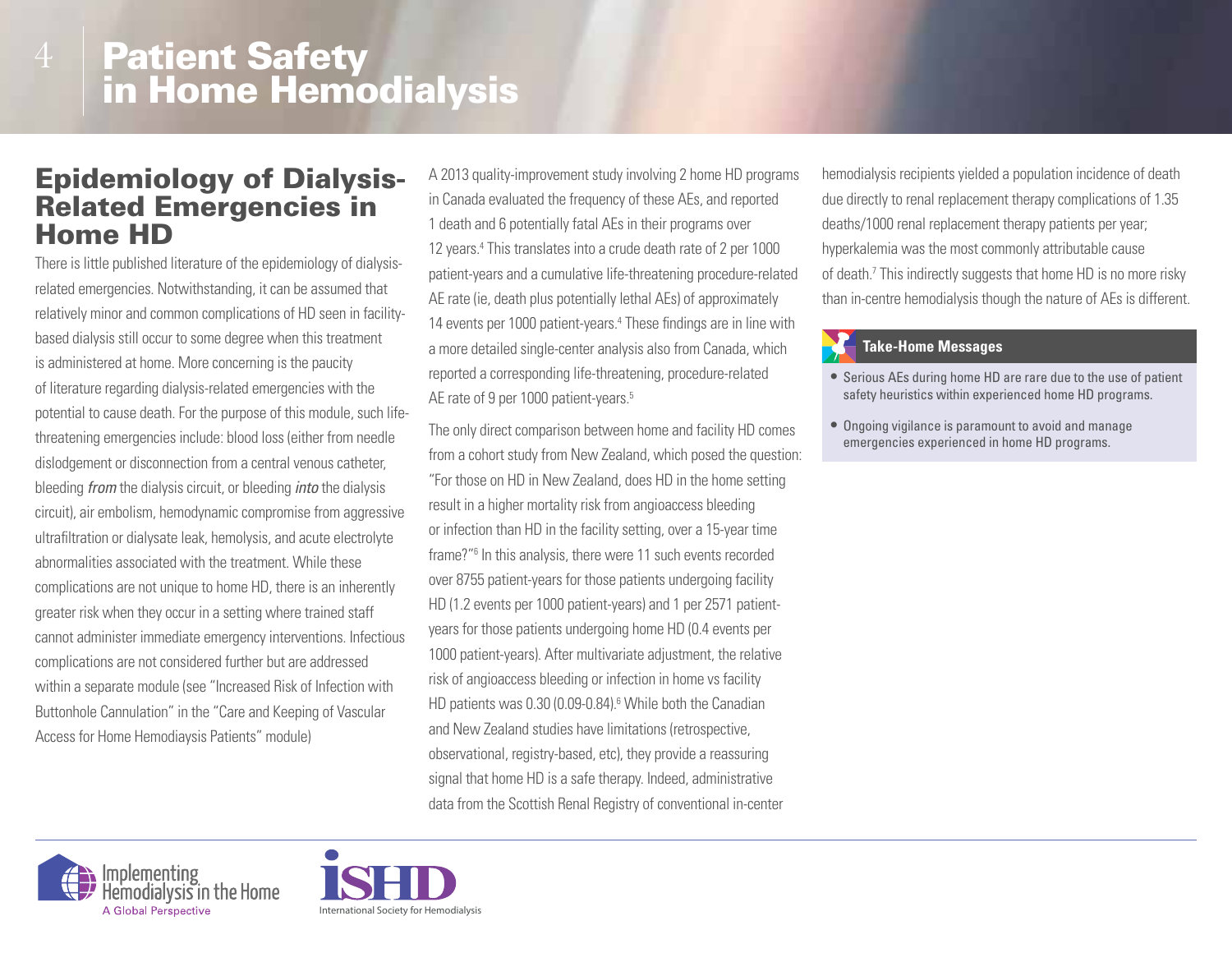### Conceptual Framework for Patient Safety in Home HD

5

As defined by the Institute of Medicine (IOM), "Patient safety is the prevention of harm to patients".<sup>8</sup> This definition is further expanded by the United States Agency for Healthcare Research and Quality (AHRQ) to include, "[Fundamentally] patient safety refers to freedom from accidental or preventable injuries produced by medical care".<sup>9</sup> However, these concepts require modification when referring to home HD. While traditional patient safety focuses on the care provided by healthcare professionals, safety in home HD involves patient vigilance in partnership with their care partners *and* healthcare professionals, with discrete safety practices specific to each group. In addition, traditional patient safety doctrine emphasizes almost exclusively the prevention of error. Patient safety during home HD must also include a proactive stance to minimize patient injury in the event that such an error does occur.

A formally monitored and iterative quality assurance program is strongly recommended to enahance patient safety, as illustrated in Figure 1. This framework will be most effective if it can be implemented as a formally monitored and iterative quality assurance program, emphasizing systems of care that (1) prevent procedure-related AEs; (2) minimize harm from those events that do occur; (3) provide a means to learn from the events

mplementing<br><del>l</del>emodialysis in the Home **A Global Perspective** 



Figure 1. Patient Safety Quality Assurance Framework

that have already occurred; and (4) build a culture of safety among

**Home HD Allerty Risk Adverse Event or Near Miss** 

healthcare professionals, patients, and their care partners.

In the next sections, we discuss serious AEs reported in the home HD literature, outline strategies for their mitigation and management, and provide guidance on how to close the loop from

serious AEs and continue ongoing quality improvement.

### Types of Procedure-Related Serious Adverse Events During Home HD

While patients dialyzing at home are subject to many of the same complications as those dialyzing in-center (eg, experiencing vascular access complications, infections, chloramine contamination), the current discussion is limited to emergencies that are unique to the home setting, either because such events cannot happen in a facility-based unit or are less likely to escape notice from trained personnel and escalate into a serious AE. The literature describes 9 cases of fatal or life-threatening AEs in home HD (Table 1), and several of these events are depicted in Figures 2 through 7.4,10,11 Blood loss was the most common cause: 7 in total. Three episodes of bleeding from the circuit (due to poor connections between tubing and dialyzers, or the incorrect attachment of a heparin syringe to the circuit), 2 episodes of bleeding from central venous catheters due to poor connections or clamping, and 2 episodes of bleeding into the dialysis circuit (bleeding into drain bags during priming at the start of HD or during rinse-back at the end) were reported. Murlidharan et al report a case of near fatal hypercalcemia in a patient due to the inadvertent reversal of the reverse osmosis machine product water and drain solution lines, with the product water being inappropriately discarded while the drain solution (having a very high calcium concentration) being used to generate dialysate.<sup>11</sup>

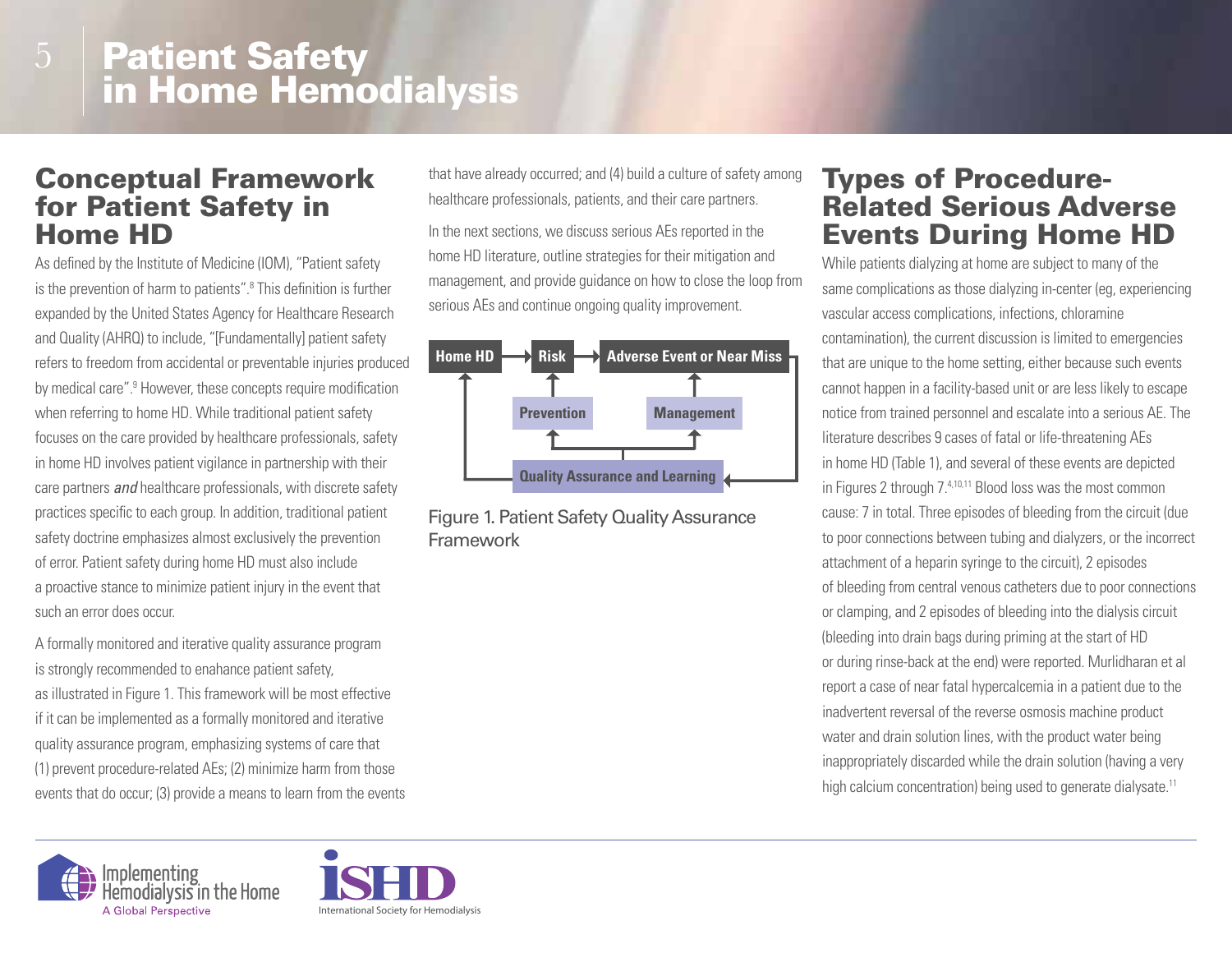| Table 1. Severe Procedure-Related Adverse Events in Home Hemodialysis Described in Published Literature |                             |                      |                                        |                                          |                      |                              |                                                                                                                                                                               |
|---------------------------------------------------------------------------------------------------------|-----------------------------|----------------------|----------------------------------------|------------------------------------------|----------------------|------------------------------|-------------------------------------------------------------------------------------------------------------------------------------------------------------------------------|
| <b>Case</b> <sup>a</sup>                                                                                | <b>Patient Age,</b><br>year | <b>Year of Event</b> | <b>Experience with</b><br>Home HD (mo) | <b>Home</b><br><b>Alone</b> <sup>b</sup> | <b>Adverse Event</b> | <b>Human</b><br><b>Error</b> | <b>Details</b>                                                                                                                                                                |
|                                                                                                         | 65                          | 2007                 |                                        | <b>No</b>                                | <b>Blood loss</b>    | Yes                          | Multiple contributing factors including ignoring alarms, misthreading of arterial<br>tubing to dialyzer head, and incorrect placement of wetness detectors.<br>(See Figure 7) |
| $\overline{2}$                                                                                          | 40                          | 2007                 | <12                                    | <b>No</b>                                | Air embolism         | Yes                          | Unclamped central venous catheter                                                                                                                                             |
| 3                                                                                                       | 46                          | 2011                 | 48                                     | <b>No</b>                                | <b>Blood loss</b>    | Possible                     | Possible misthreading of dialysis tubing to the central venous catheter. Possible<br>closed connector device malfunction.                                                     |
| 4                                                                                                       | 59                          | 2011                 | $\leq$ 1                               | Yes                                      | <b>Blood loss</b>    | Possible                     | Possible failed integrity of closed connector device. Improper clamp placement.                                                                                               |
| 5                                                                                                       | 50                          | 2012                 | 35                                     | Yes                                      | <b>Blood loss</b>    | Yes                          | Incorrect machine setup. Failure to use wetness detectors.                                                                                                                    |
| 6                                                                                                       | 35                          | 2012                 | < 24                                   | <b>No</b>                                | <b>Blood loss</b>    | Yes                          | Misthreading of venous tubing to dialyzer header. Inappropriate placement of<br>wetness detectors. (See Figure 7)                                                             |
|                                                                                                         | 59                          | 2012                 | 24                                     | <b>No</b>                                | <b>Blood loss</b>    | Yes                          | Failure to adhere to machine setup protocol as instructed. (See Figures 2-4)                                                                                                  |
| 8                                                                                                       | 67                          | 2010                 | $\leq$ 1                               | Yes                                      | Blood loss           | Yes                          | Connecting the venous (instead of arterial) tubing to a saline rinse bag during rinse-<br>back procedure. (See Figures 5 and 6)                                               |
| 9                                                                                                       | 46                          | 2011                 | 72                                     | <b>No</b>                                | Hypercalcemia        | Yes                          | Reverse osmosis waste water hooked incorrectly to dialysis machine to generate<br>dialysate and product water to drain.                                                       |

<sup>a</sup>Table adapted from the following publications: Cases 1-7 from Wong et al<sup>4</sup>; Case 8 from Allcock et al<sup>10</sup>; Case 9 from Murlidharan et al.<sup>11</sup> b Home Alone indicates whether a patient was dialyzing with an attendant care partner present at the time of the adverse event.



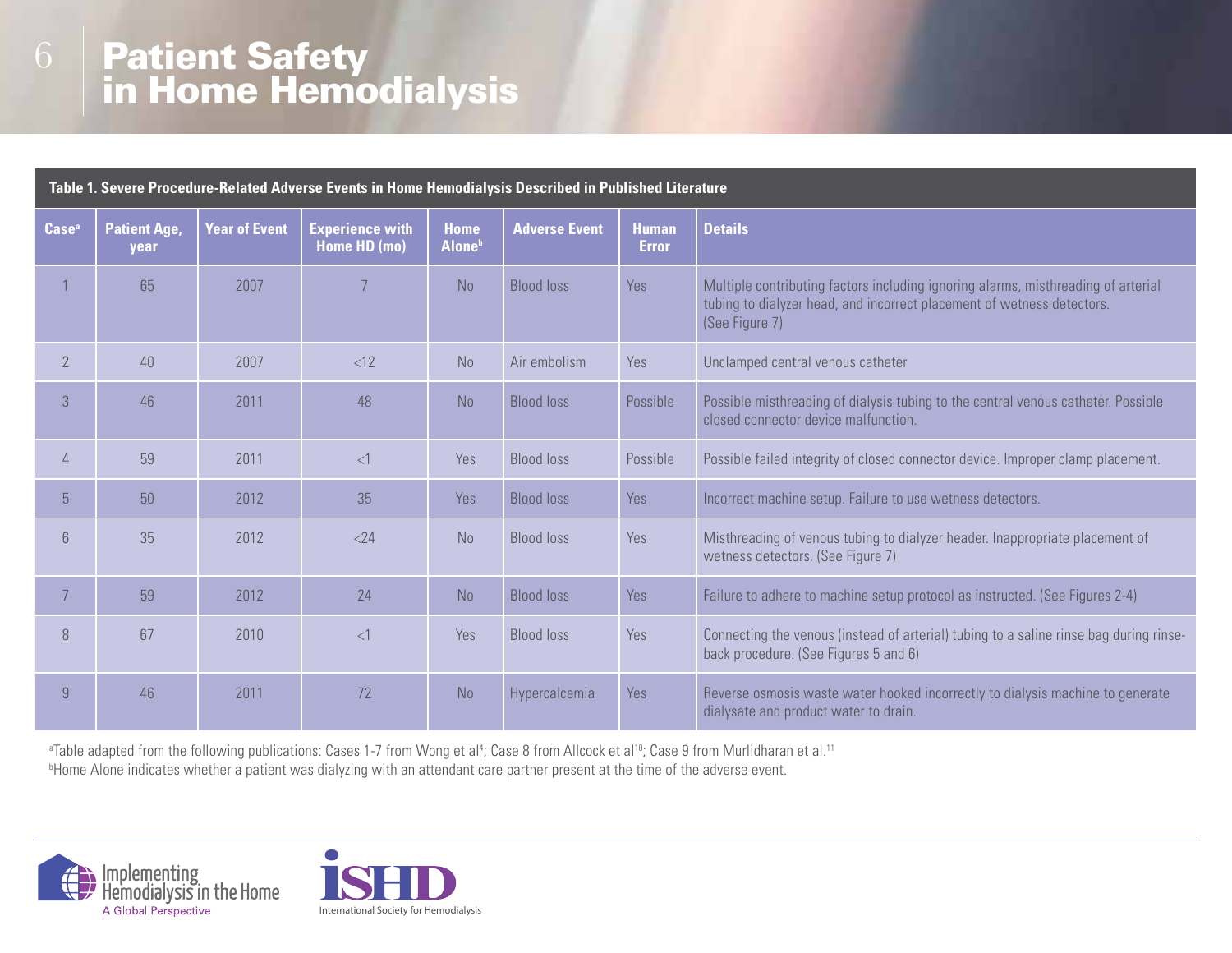

#### Figure 2. Generic Hemodialysis Setup

This figure depicts dialysis tubing connected to a patient's arteriovenous fistula by an arterial needle, with tubing passing around a standard pump, through a dialyzer, and returning through a venous needle into the fistula. The saline and drain bags are used variably during the saline priming and rinse-back procedures.



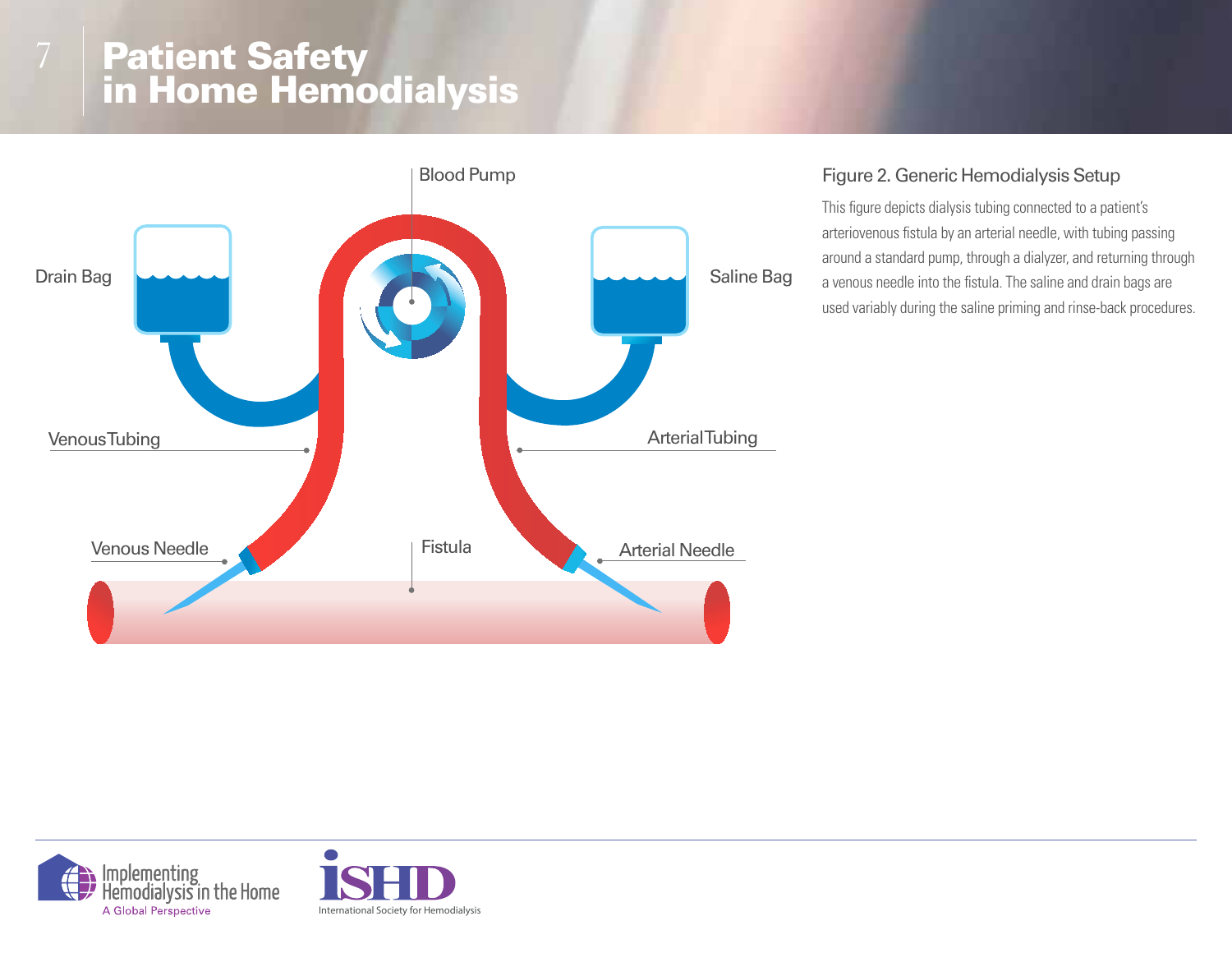8



#### Figure 3A. Routine Blood Priming of the Hemodialysis Circuit

After the hemodialysis circuit has been primed with saline, the circuit must then be primed with blood before dialysis can commence. To do so, the arterial needle is connected to the patient's fistula, the pump is engaged, and blood is drawn out of the fistula into the tubing, around the pump, and through the dialyzer, pushing the saline ahead of it. In a typical priming protocol, the saline is diverted into a drain bag (and not infused

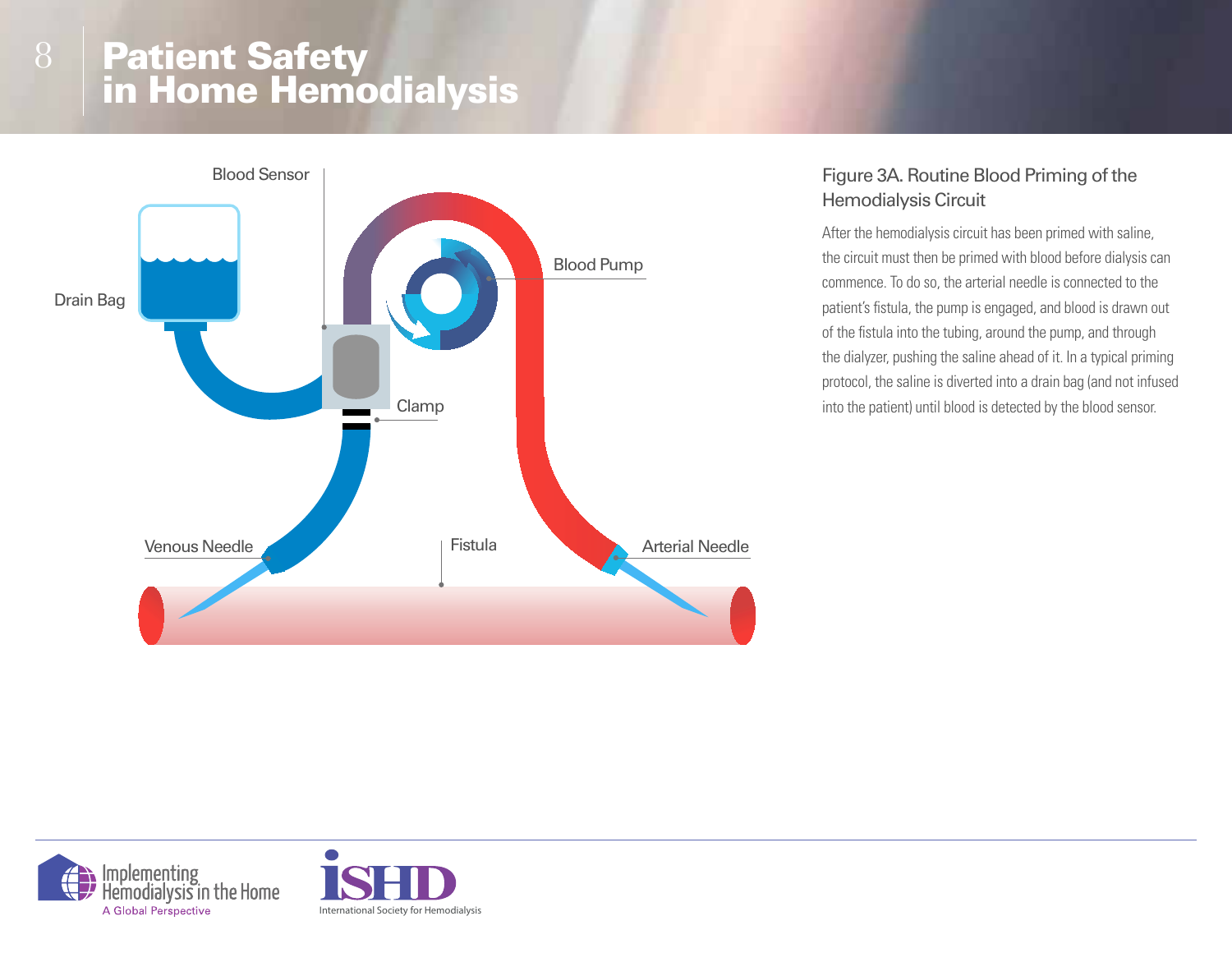9



#### Figure 3B. Routine Blood Priming of the Hemodialysis Circuit

Once blood is detected by the sensor, the patient is cued by the machine to temporarily stop the pump, clamp the tubing to the drain bag, and open the clamp to his or her venous tubing to have blood flow through the venous needle into the fistula, thereby completing the circuit priming with blood.



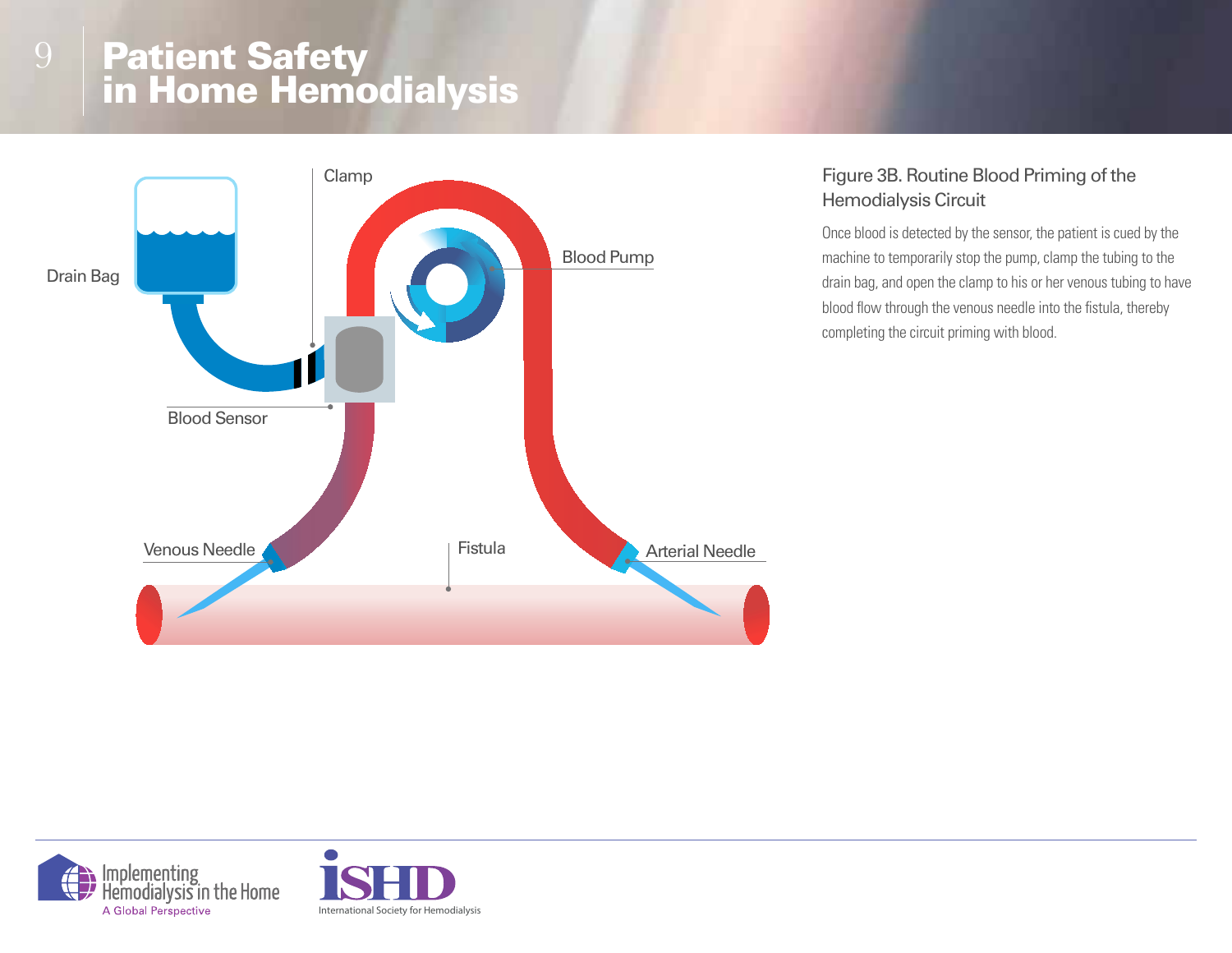

#### Figure 4. Variation of Blood Priming Without a Blood Sensor

If a patient is performing the same blood priming procedure as depicted in Figure 2 in the absence of a blood sensor, blood could enter the drain bag if the patient is not vigilantly watching the tubing as there is no automated cue signaling the patient to clamp the tubing to the drain bag and open the circuit to the fistula. Given the speed of the pump during priming, a patient losing concentration for even a minute or two can result in significant blood loss into the drain bag.

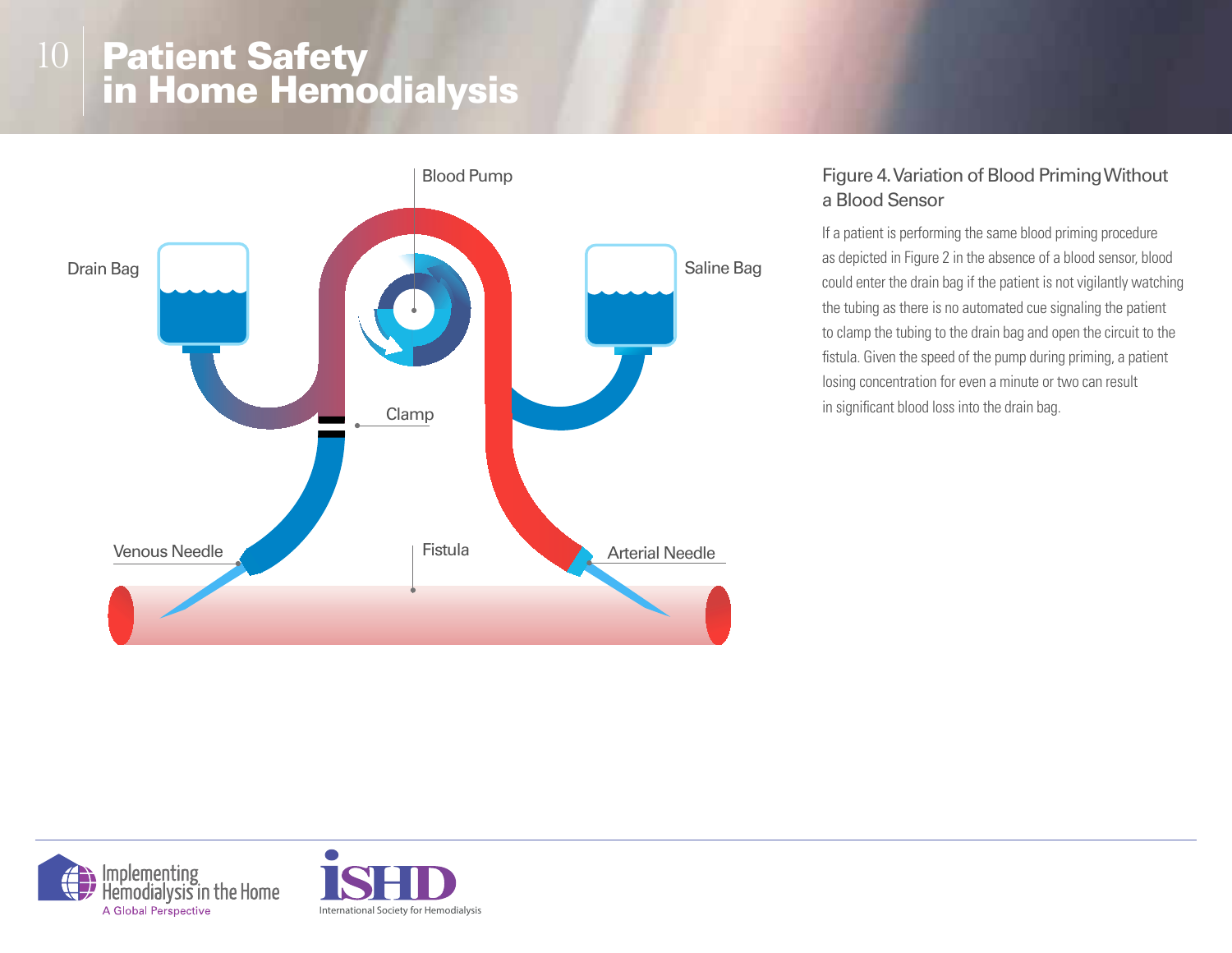

#### Figure 5. Routine Rinse-back After Dialysis Completion

After the hemodialysis treatment is completed, the tubing must be cleared of blood by rinsing it with saline. To do this, the patient disconnects the arterial tubing from the arterial needle and then connects the arterial tubing to a saline bag. The pump is then engaged and saline is drawn out of the saline bag through the circuit thereby pushing the blood ahead of it back into the venous side of the fistula ("returning blood to the patient").

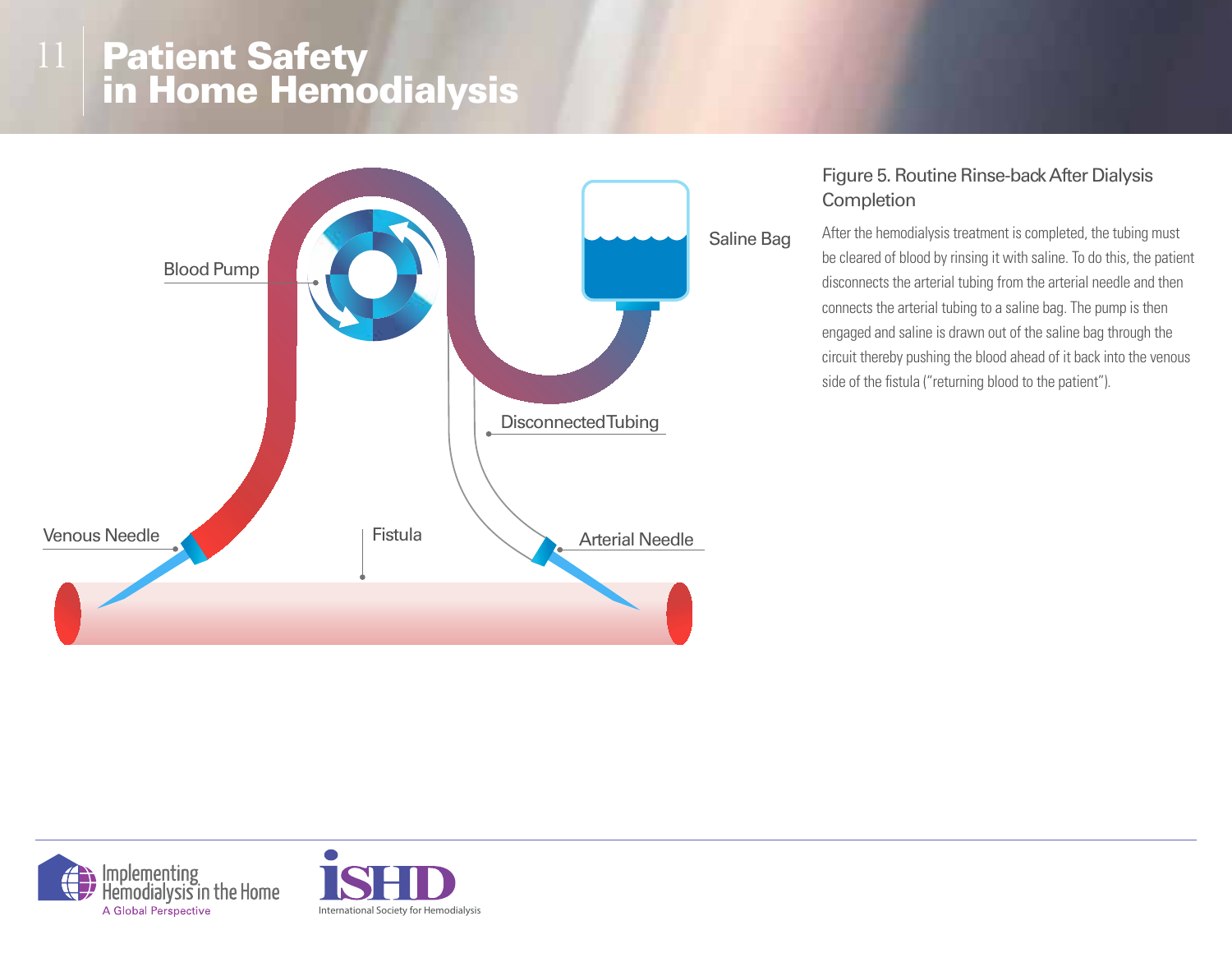

#### Figure 6. Rinse-back Procedure With Inadvertent Disconnection/Connection Errors

The usual rinse-back procedure requires the patient to disconnect the arterial tubing and connect it to the saline bag (see Figure 4). However, if the patient inadvertently disconnects the venous tubing from the fistula and connects it to the saline bag instead, blood will be drawn incorrectly from the arterial line, pushing it into the saline bag. Blood will not be returned to the patient when the pump is engaged.

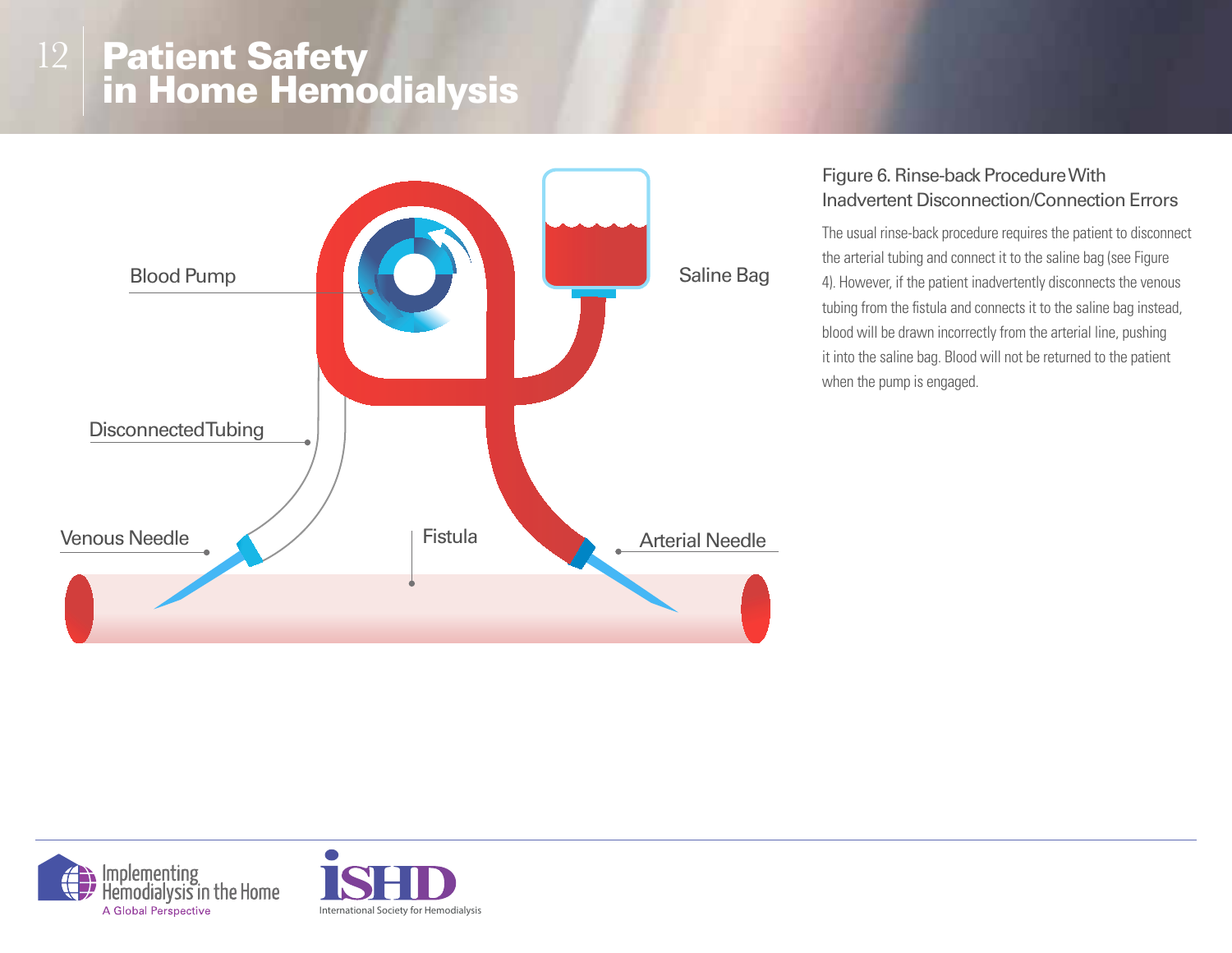

International Society for Hemodialysis

#### Figure 7. Dialyzer

The threaded connections between the arterial and venous tubing to the arterial and venous dialyzer headers, respectively (a), and the connections between the dialyzer and the dialysate tubing (b), may be problem areas. When threading is not carefully performed and verified by the patient, significant blood loss may occur from such misconnections. Likewise, dialysate may leak from a misconnection at the dialysate inflow or outflow ports if the tubing is not properly secured.

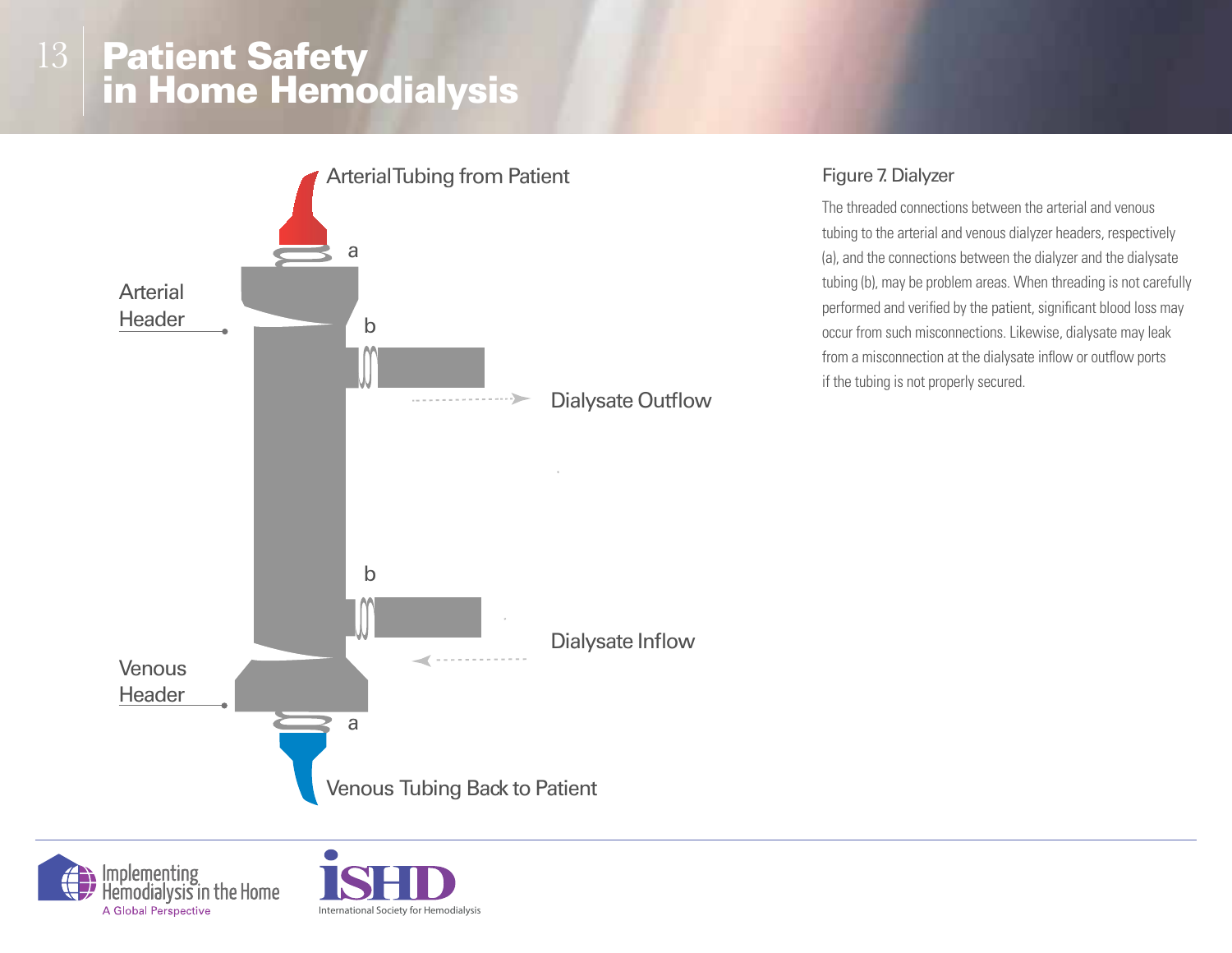Wong et al describe a single case of air embolism in a patient occurring during disconnection from a central venous catheter.4 No episodes of hemolysis or profound hemodynamic collapse from ultrafiltration or dialysate leaks have been described, even though such events are conceivable and, in the case of hypotension, are likely underreported.

A number of key themes emerge from these cases. First, blood loss from a variety of mechanisms is most often the cause of lifethreatening AEs, as outlined above. Second, human error was implicated in 7 of 9 cases and probable in the other 2. Indeed, the reported home HD-related AEs did not occur because of an absence of safety measures, rather, they occurred because patients failed to follow prescribed procedures; for example, ignoring machine alarms or neglecting to appropriately use wetness detectors (see "Fistula Hemorrhage" in "The Care and Keeping of Vascular Access for Home Hemodialysis Patients" module). This underscores the importance of human error and the observation that patients will find a multitude of unpredictable ways to modify their dialysis that contravene standard operating procedures (SOPs) specifically designed to mitigate the risk of accidents. Third, there may be a lack of patient awareness that even small, seemingly insignificant changes in a procedure may lead to serious consequences. Fourth, Wong et al note in their case series that there does not seem to be a relationship between the experience of the program and the occurrence of a catastrophic event. The majority of their reported cases

occurred in the last 2 years, even though the programs had been in existence for over a decade.<sup>4</sup> Fifth, there is no clear correlation between AE and patient experience with home HD. Four of the 8 relevant cases in the literature occurred in individuals having more than 1 year of independent dialysis experience at the time of their event. Finally, the presence of a care partner did not prevent the AE from occurring, although care partner presence may have prevented a fatality: 2 of the 3 events that occurred while patients were alone ended in death, while none of the 6 events that occurred while a care partner was present resulted in a fatal outcome.

#### **Take-Home Messages**

- The most frequently reported serious AEs during home HD involve blood loss, although air embolism, catastrophic electrolyte abnormalities, hemolysis, profound hemodynamic collapse from ultrafiltration, or dialysate leaks are also possible.
- Most reported serious AEs arise in part from human error, and have occurred as a result of some degree of nonadherence to SOPs.

### Prevention of Procedure-Related Serious Adverse Events

Prevention is key in avoiding serious AEs, and there are technological, patient, and system factors that not only contribute to AEs, but by extension can also lead to their prevention.

#### **Technological and Environmental Factors**

At the present time, there are few home HD machines on the market that are specifically designed for home use, and most are in-center machines that are adapted for self-care at home; however, it is likely that future advances in home HD technology will provide increasing layers of safety features. In the meantime, there are still some programmatic measures that can be implemented.

Current home HD machines can and should be preset to preclude any erroneous actions or lack of actions. For instance, ultrafiltration rates for conventional home HD (short hours thrice weekly) might be set to avoid excessive fluid removal (eg, maximum of 1 L/hr) as determined by the care team. Various alarm parameters might also be preset to appropriate levels to detect deviation from SOPs, although care should be taken not to do so in a manner that causes excessive machine alarming and desensitization of the patient. The dialysis equipment should also permit rapid adjustment in therapy as required by an



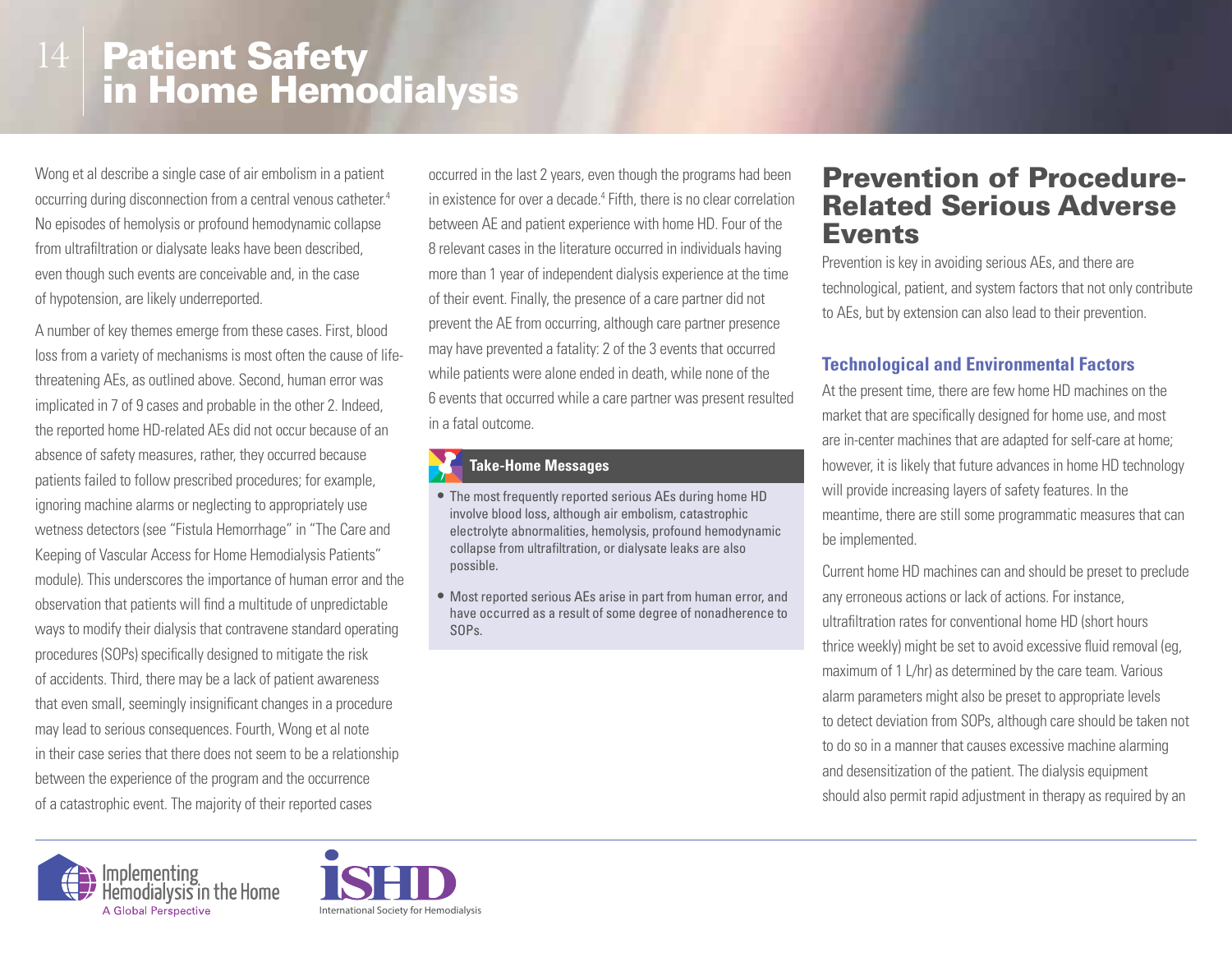emergent situation (eg, rapid administration of fluid boluses, adjustments in ultrafiltration rates). Some renal programs may wish to implement real-time remote monitoring (ie, of vital signs, treatment parameters, or physiological markers such as hematocrit, etc), the advantages and disadvantages of which are discussed below and elsewhere.<sup>12</sup> Though not yet on the market, venous disconnect devices that automatically stop the blood pump if a needle is dislodged will likely be available soon and should also be considered as a possible safety mechanism.

The treatment environment, too, should be designed with safety and comfort in mind: a patient must have a direct line-ofsight to all screens and monitoring devices, wetness detectors should be placed around the access site and under the dialysis machine, and seating should be ergonomic for long treatment duration yet still permit rapid adjustment to a supine position in case of symptomatic hypotension (see "Infrastructure" in the "Infrastructure, Water, and Machines in the Home" module).

#### **Patient Factors**

Patient selection and training are perhaps the key elements in preventing serious AEs. We recommend that home HD programs develop an explicit policy for patient selection (see "Patient Selection and Training" module). For the staff, a policy is essential for driving program recruitment, and also for implementing a timely transition of patients to alternative modalities if and when home HD becomes inappropriate. For

the patients, a policy makes explicit the medical requirements for home HD. It facilitates recognition that the therapy is more than simply a lifestyle choice and that there might be situations in which harm may outweigh benefits.

In general, patients should be physically and intellectually able and motivated to perform home HD and its related activities, including following the treatment prescription, maintaining equipment, monitoring water and blood work, and correctly executing procedures/protocols related to troubleshooting. Patients with skill barriers will require extra training or additional support at home to ensure their safety, or support to transition to an alternative modality if no solution offsets their increased risk. Communication plays a key role in the avoidance of error. Training staff should provide clear messages around safe practices and clear communication and demarcation of responsibility between patients and care partners around procedures/protocols, while emphasizing the final objective for training: technically excellent dialysis performed in the home, without compromise to safety. Depending on the patient, training may be an ongoing process to achieve this end result, with either formal or informal recertification of patients on an annual or biannual basis. Recertification is particularly important in those patients who are deemed at risk for a procedure-related AE but for whom this modality cannot reasonably be denied a priori.

#### **Systems for Support of Patients at Home**

Well-defined systems for technical support are essential for maintaining patient safety once patients have completed training. These systems will vary between programs and according to the needs of their home HD patients. In general, it is adequate to support patients through patient- or provider-initiated contact rather than by routine real-time telemetry monitoring of dialysis. While certainly not standard of care, some may see a role for realtime monitoring in assuaging anxieties in patients transitioning to home HD.13 In our experience, however, lack of real-time monitoring is not borne out as a meaningful barrier to home

#### **Useful Resources**

- **National Institute for Health and Care Excellence, Guidance on home compared to hospital haemodialysis for patients with end-stage renal failure (TA48)**
- **Method to Assess Treatment Choices for Home Dialysis (MATCH-D)**

#### **Practice Tip**

- Appropriate patient selection and training are the cornerstones of ensuring patient safety.
- Patients with identified risks for AEs (eg, skill barriers, attitudinal barriers, nonadherence) should have individualized training with recertification at specified intervals, as appropriate.



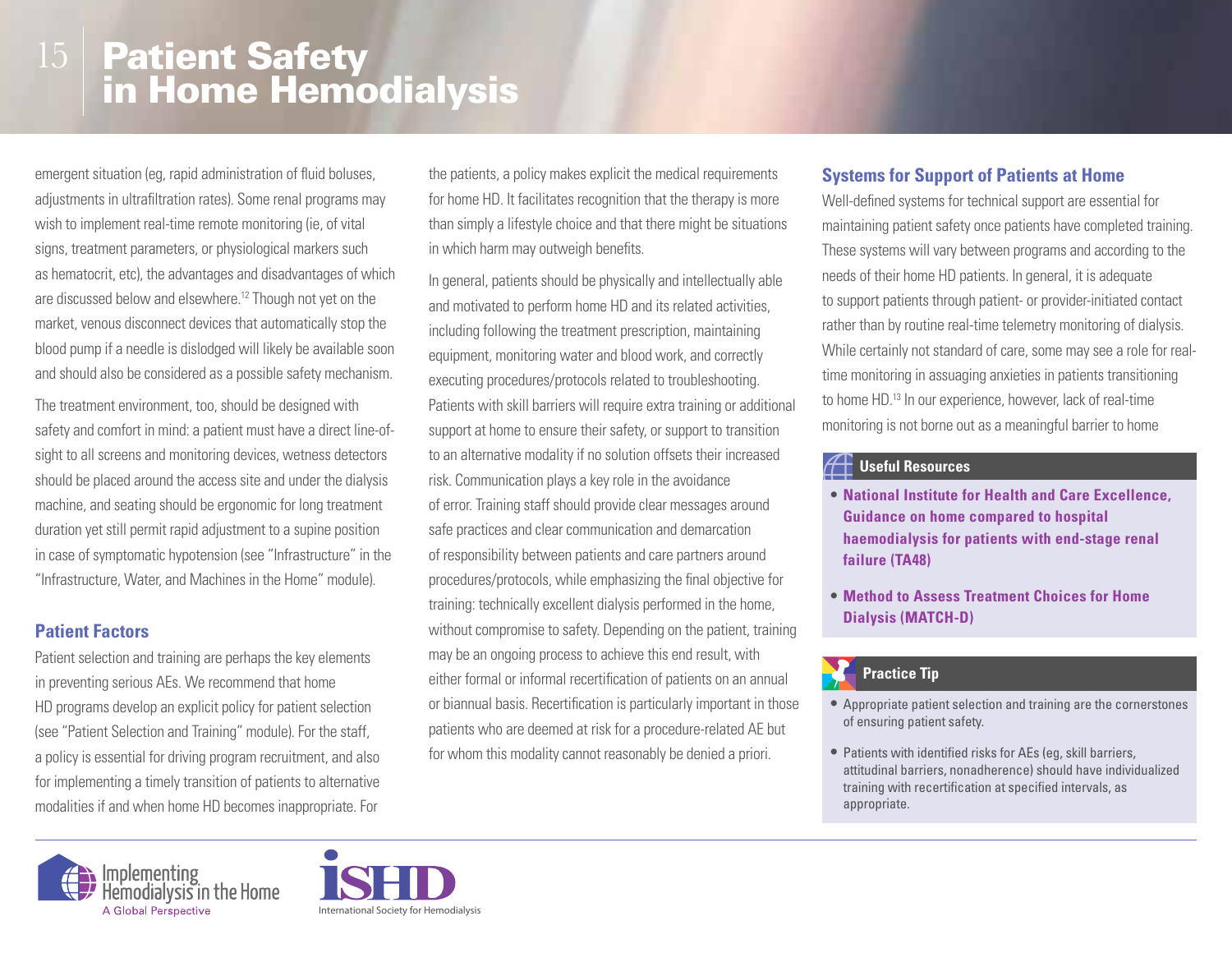HD. Clinical and technical assistance for patients and their care partners should be easily accessible 24 hours a day. An automatic alarm contact to the local paramedic unit is an option for high-risk patients. Assistance by either means may detect warning signs of impending problems, and can facilitate transfer of patients to emergency departments or respite facilities for diagnostic and therapeutic measures before an AE arises.

An important tool for maintaining patient safety is regular clinical review in the form of outpatient or home visits or telephone/ telemetric assessments. The frequency of follow-up is variable, but in Canada and New Zealand, the interval between clinic appointments is typically every 3 and 6 months, respectively, while blood work is monitored monthly. Whatever the arrangement, clinical review should include careful questioning regarding patient safety. Proper protocols and procedures should be reinforced at each visit, and appropriate reeducation given when gaps are identified.

One important area for inquiry is around near misses—those events that did not cause serious harm but had the potential to do so. Inquiries should be made in a manner that avoids undue criticism of the patient or instills a culture of blame (eg, "Have you had any accidents that we should tell people about who are training at the moment?"). Open disclosure by patients is important to identify opportunities for program development, and allows near misses to be used in a constructive fashion as a teachable moment. As noted elsewhere, home HD patients may

find risky improvisations to simplify or speed up their treatments. Although not described in the original case report, 1 patient who died was using a self-built home HD station, which the patient designed and customized without the knowledge of his treating team. His setup did not allow him to have a direct line of sight to his saline bag, which almost certainly contributed to the AE.10

Nurse- or care partner–assisted home HD may be a helpful option to enable patients with worsening disability or frailty to continue dialysis at home.14,15 Nurse-assisted home HD is typically performed for residents of extended-care facilities, although this can also involve nurses attending patients in their own houses if allowed/facilitated by the local healthcare system. This initiative is useful to extend technique survival. However, assisted home HD can be counterproductive in some circumstances: there may be a tendency for patients to not take full responsibility for their care by consciously or unconsciously limiting their understanding and competence of the equipment and the HD process if they know there is someone available to assist them in their home HD care.

The requirement for a care partner at home varies by program and by patient. Some centers require that the patient have a care partner routinely present during the entire treatment; other programs may require that the care partner be present only at specific times during a treatment, if at all. Care partners are useful for those patients needing a high degree of support, either for performing routine tasks such as initiating or discontinuing a treatment, or for emergencies that patients are not able to manage on their own. In the extreme, a care partner may perform the entire treatment for a patient who is otherwise incapable of doing so. In general, such arrangements have been shown to be safe.<sup>14</sup> However, the same scrupulous attention is required for training and maintaining competence of care partners as it is for the patients themselves. The best care partners are those who can provide reliable long-term assistance to the patient, and this is correlated with a stable social environment and a lack of concurrent medical problems. Notwithstanding, all care partners should be routinely monitored for burnout, which can compromise the quality of the support and consequently patient safety.

Finally, support for patients undergoing machine-based home HD should include a procedure for their timely transition to an alternative modality, either peritoneal dialysis (PD) or facilitybased HD, if machine-based home HD is no longer feasible. This decision should be motivated by changes in medical, technical, or social circumstances that might impact patient safety and should be guided by the same principles used for patient selection. This transition should be made compassionately, and only after all other avenues of support have been exhausted.



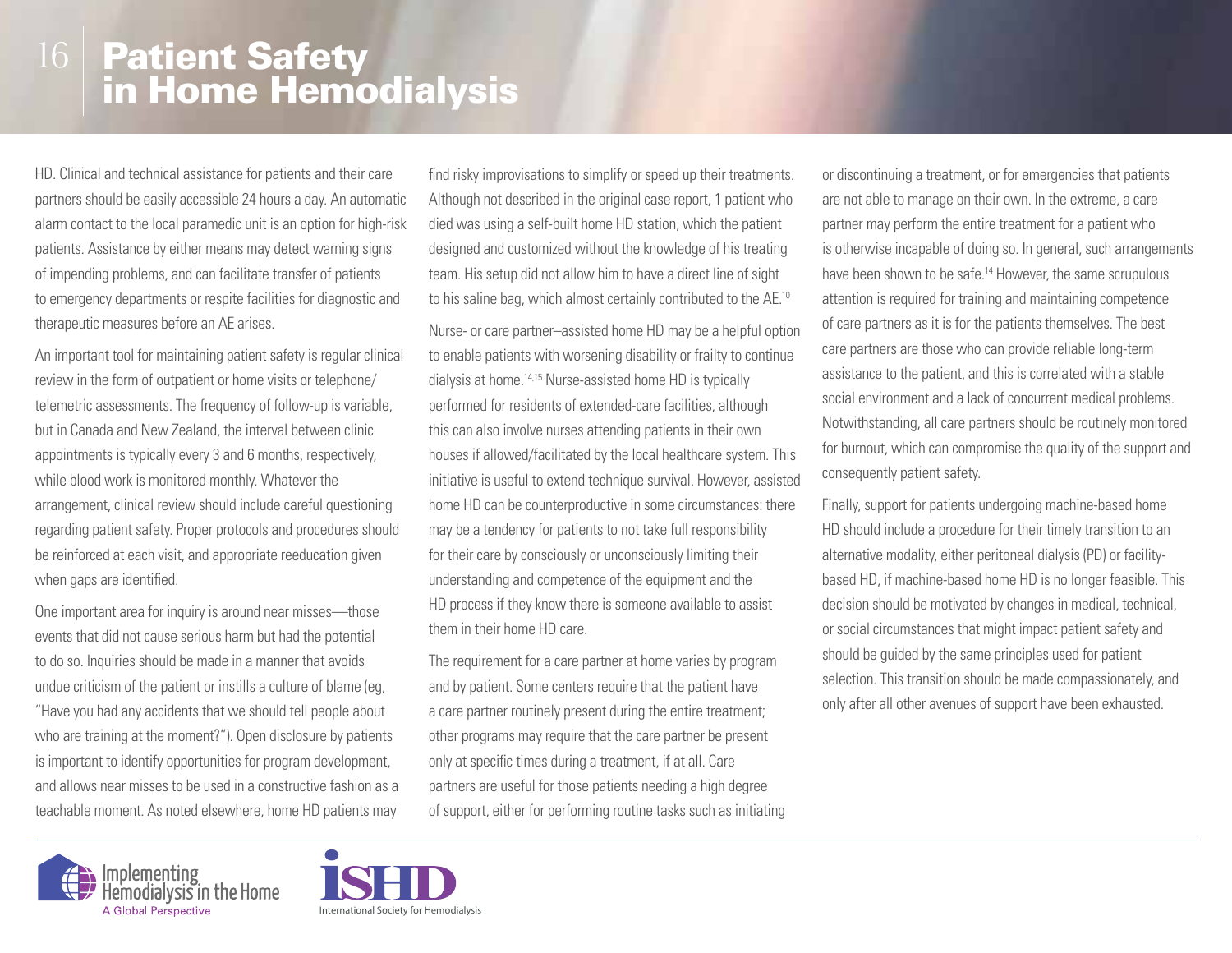#### **Patient Access to Emergency Services for Advice and Care**

When and how patients should access emergency care should be explicitly outlined before they complete home training. At minimum, patients should be clear about how to contact emergency medical services (EMS) and know the location and contact details for their nearest hospital emergency department. This may be self-evident in many jurisdictions (eg, by simply telephoning 9-1-1), but not so elsewhere (eg, remote locations or jurisdictions without centralized activation of EMS). Patients who subscribe to a personal medical alert system (a Lifeline®or Alert 1®-type system) should be aware of how to activate that system. Patients should also know where to go for urgent respite dialysis in the event they cannot care for themselves (eg, as a result of acute illness, power outage, natural disaster). The primary center or associated hospital HD facility will usually be the unit providing respite dialysis for those patients living near the training center. For those living remotely, emergency care may be provided at satellite or local hospital facilities. Previous arrangements should be made with healthcare professionals at those sites to broker emergency care for patients, should it become necessary.

### Communicating Risk to Patients

Because until very recently there has been no published empiric data concerning absolute risk of home HD, our communication of risk to patients has been largely predicated on the fact we have successfully managed patients self-administering home HD for decades. The conversation we have with patients aims to balance the benefits of home HD (ie, the flexibility of selftreatment and modality-specific benefits such as reduced dietary restrictions and pill burden with intensive home HD therapies like short-daily or nocturnal HD) with the risks and increased burden of independent home HD (ie, responsibility for one's own treatments/machine maintenance/water quality/supply ordering, rare and unforeseen procedure-related accidents, and risk of social isolation). It is not our practice to quote a specific procedure-related serious AE rate explicitly. Rather, all potentially life-threatening violations of SOPs are discussed in detail at the relevant point in patients' training. While the risk for home HD will never be zero, patients are reminded that home HD is very safe and that great care has been taken to design resources, policies, and procedures specifically aimed to minimize risk, where possible.

### Emergency Management of Procedure-Related Adverse Events

Our experience with fatal and near-fatal procedure-related catastrophic events has taught us that despite the bestintentioned prevention strategies, a serious AE will eventually occur in a program. Thus, it is paramount to educate patients on emergency procedures and practice these as part of routine training and recertification. We advocate a simple "clamp-andcall" plan that should be initiated as soon as patients or care partners notice significant blood loss, air entry into the access, deteriorating level of consciousness, or any other atypical symptom while the patient is undergoing dialysis (Figure 8). This necessitates access to a personalized medical alert system or telephone that is within reach at all times. Clamping will stop

### **Practice Tip**

- Telephone or Internet monitoring of dialysis function has been done by some centers, but is not generally warranted.
- Regular clinical review provides an opportunity for careful questioning regarding patient safety. Proper protocols and procedures should be reinforced at each visit, and appropriate reeducation given when gaps are identified.
- Care partners are useful for those patients who require a high degree of support, either for performing routine tasks or for emergencies that patients are not able to manage on their own.



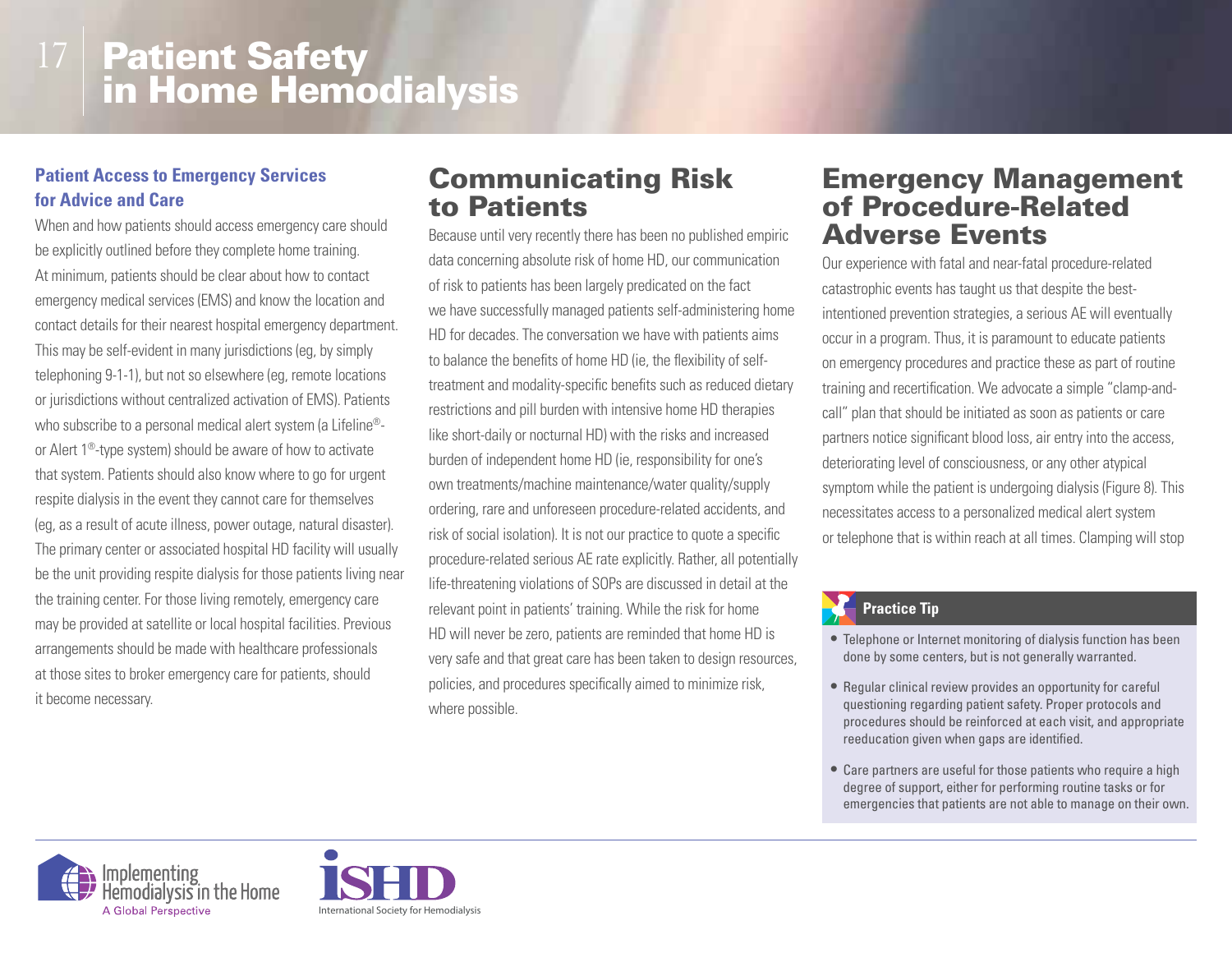the blood pump and prevent further blood loss (the most common cause of procedure-related events) and give patients time to call for help. For patients who dialyze with someone else in the home, the patient should call that person into the room where the dialysis is taking place to either activate the personalized medical alert system or call EMS if the patient's situation deteriorates. If no one else is present, patients are asked to activate their personalized medical alert system or call EMS themselves if there are atypical symptoms that may suggest a potential impending emergency (eg, presyncope, palpitations, chest pressure, focal neurological symptoms, deteriorating level of consciousness). In the absence of such symptoms, patients should contact their center-based on-call home HD staff (eg, the training unit directly

or the after-hours on-call service) to discuss and appropriately manage problems. The on-call nurses or technologists should have a low threshold to initiate EMS on behalf of a reluctant or deteriorating patient.

We encourage all patients to have a preemptive emergency kit readily available and prominently positioned near their home HD machine. At the very least, kits should contain:

- Emergency contact information for the EMS, the home HD training unit, and the nephrologist
- A copy of the patient's medical history, including an up-to-date medication list

• An open letter addressed to EMS staff and hospital emergency department personnel (Table 2)

This open letter should communicate basic instructions to disconnect a patient from a hemodialysis machine (relevant for EMS crews who may be called to attend an unconscious subject still connected to a dialysis machine), contact information for home HD on-call services and the patient's nephrologist, and a request to contact the home HD on-call service if the AE occurred while the patient was actively dialyzing. This latter issue is important because home HD equipment may need to be inspected and interrogated in a timely manner if an AE is potentially linked to hardware malfunction. More elaborate kits can be individualized and incorporate bridging therapy to stabilize patients while definitive treatment is being sought or accessed (eg, may contain blood culture sets and empiric antibiotics for likely blood stream infection).

#### **Table 2. Open Letter to Emergency Medical Service (EMS) and Emergency Room Personnel**

The patient bearing this letter has end-stage kidney disease and undergoes home hemodialysis. If the subject is found connected to the hemodialysis machine and is not capable of disconnecting him/herself, please do the following:

#### **INSERT SIMPLE MINIMUM INSTRUCTIONS TO REMOVE PATIENT FROM MACHINE. Perhaps include a diagram**

This Emergency Kit/Envelope contains a medical history, a medication list, and contact information for the home hemodialysis unit. Please take this documentation with you when transporting the patient to hospital.

#### **To EMS Personnel: To Emergency Room Personnel:**

The patient bearing this letter has end-stage kidney disease and undergoes home hemodialysis. Please find included a patient history, medication list, and contact information for the home hemodialysis on-call service and/nephrologist. Once stabilized, please contact the home hemodialysis on-call service to discuss whether the patient's presentation to the hospital is related to the home hemodialysis procedure.



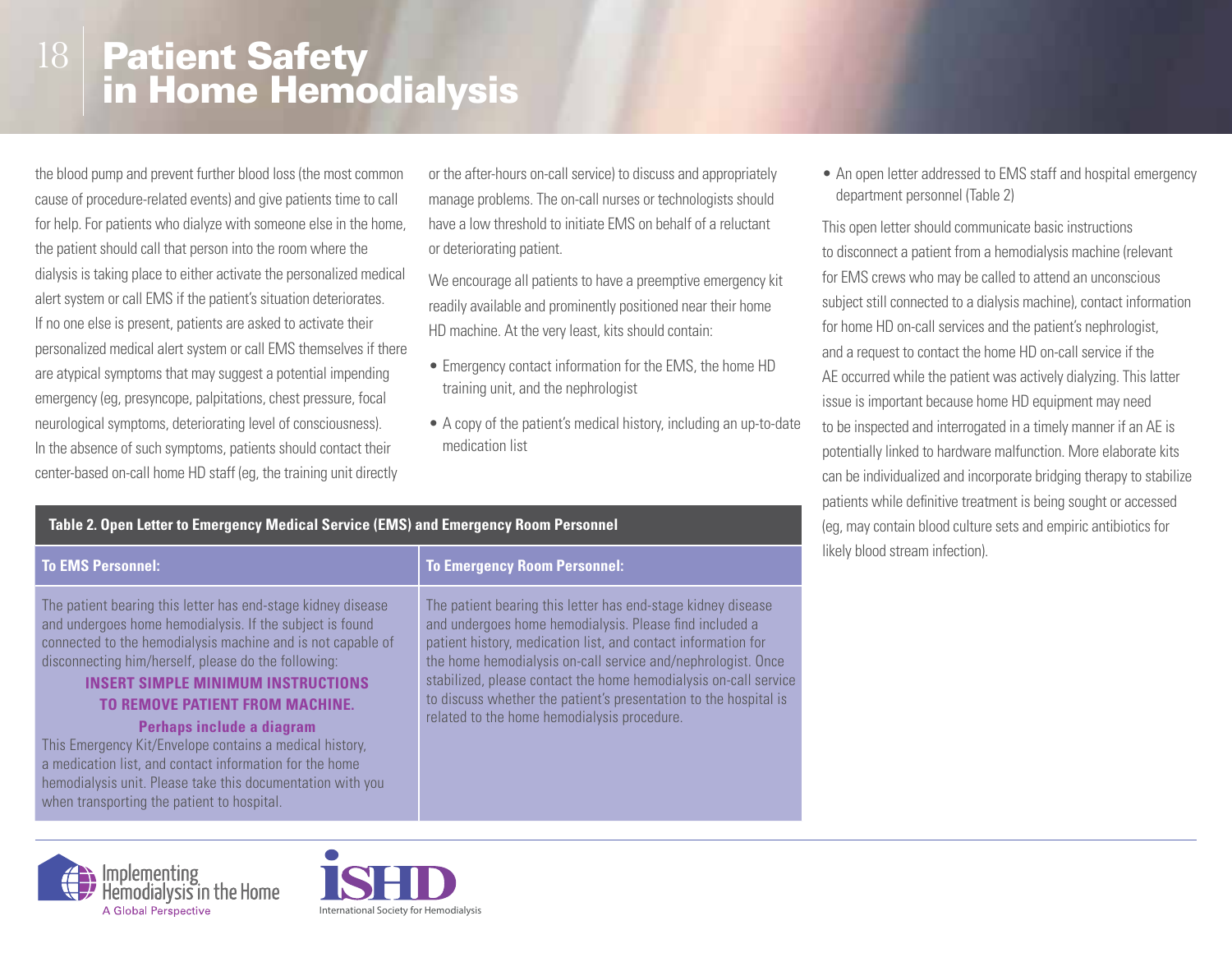

#### Figure 8. Home Hemodialysis "Clamp and Call" Emergency Management Algorithm

\*Atypical symptoms include but are not limited to presyncope, heart palpitations, chest pressure, focal neurological symptoms, or deteriorating level of consciousness.

EMS = emergency medical services.

### Quality Assurance Process

Central to any patient safety framework is an iterative quality assurance loop intended to prevent or minimize the occurrence or recurrence of an AE for an individual patient, and also for other patients within the same program.

The first step in developing a quality assurance process is certification and/or accreditation. In some parts of the world, it may be appropriate or required to have certification and/or accreditation of the home HD program itself. Irrespective of local standards, we recommend that new programs undergo a regular review by an external, experienced home HD training unit for a certain period after new program inception, if at all possible. There should be a robust training program for trainers, with regular credentialing of staff.

The second step in the development of the quality assurance loop is the establishment of robust SOPs for home HD. Quality assurance will be defined by variability of practice in relation to these procedures. SOPs need to be thoroughly understood by the staff as well as patients, and they should be individualized to meet local requirements. The importance of having SOPs cannot be overemphasized—ensuring quality assurance is not possible without them.

The third step is the documentation of process measures related to outcomes and safety. Process measures should include

a key performance indicator of near misses. In addition, regular near-miss conferences should be held among the clinical staff within the training unit. Where possible, lessons learned from near misses and serious AEs should be incorporated into the home HD patient teaching curriculum. Existing patients within the program should be made aware of changes in policies and procedures during follow-up visits or by use of periodic communication from the program (eg, patient newsletters).

If a serious AE does occur, a specific Adverse Event SOP should be initiated (processes for consideration in creating such an SOP are outlined in Table 3). The purpose of this SOP is to provide guidelines in how to direct the investigation so that the appropriate parties can learn from the event. The Adverse Event SOP also provides guidance in how to disseminate the results of the investigation to appropriate stakeholders.

We feel there is potential benefit in 2 initiatives that do not yet exist but may provide the opportunity for knowledge discovery and enhancement of patient safety. The first is a global registry of serious AEs experienced by patients performing home HD, which could be set up and funded on a membership basis with information sharing among members. The second is a Web-based self-reporting system of AEs and near misses for home HD patients. This could ensure timely and comprehensive logging of events and yield valuable insight into patient-perceived concerns. Both of these initiatives are worth exploring as valueadded components within a quality assurance process.



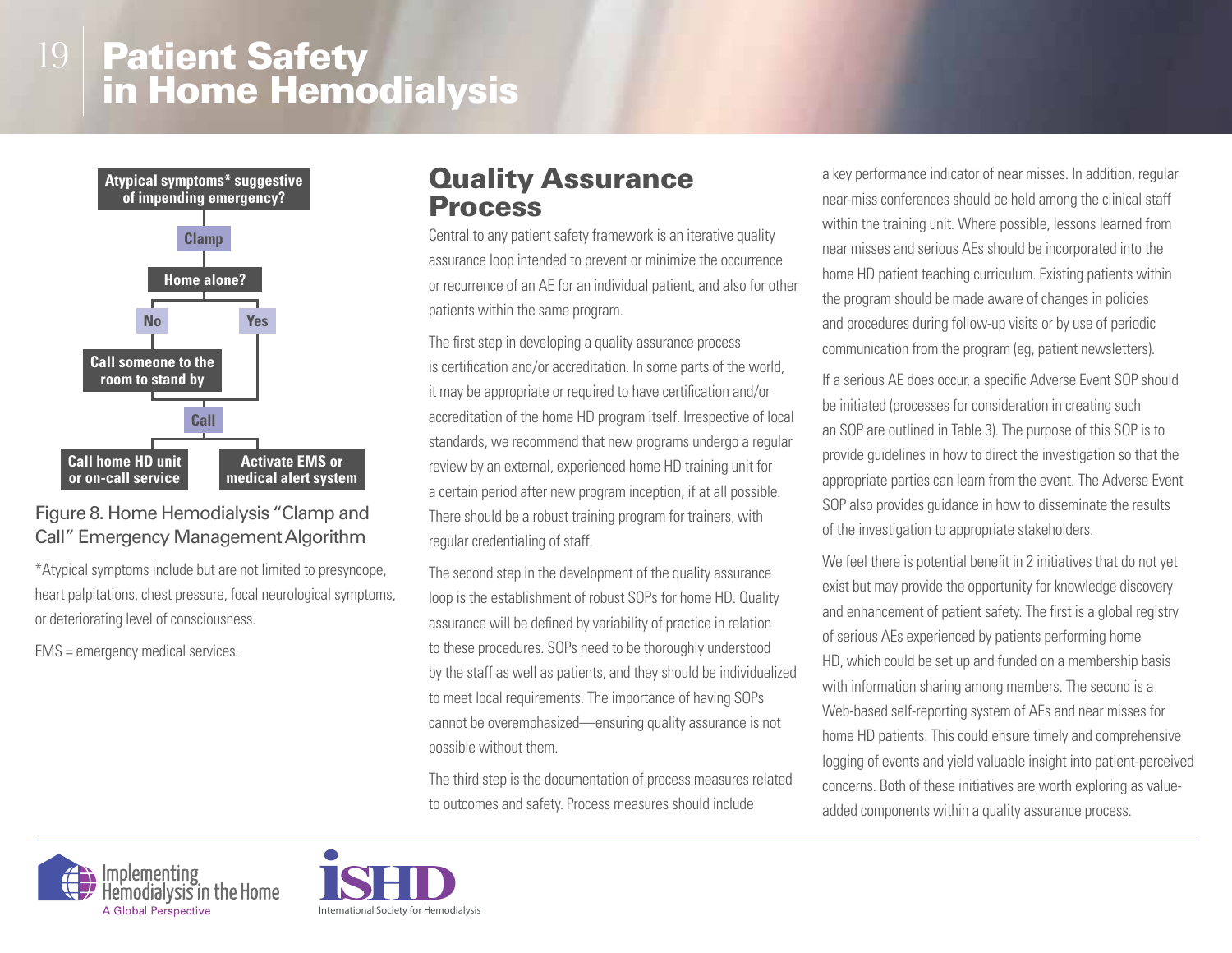**Table 3. Processes to Initiate After a Serious Adverse Event or Near Miss**

The machine and consumables should be impounded as is from the patient's home, without being stripped or cleaned, and stored for examination in the home hemodialysis training unit.

All documentation resulting from the treatment should be impounded as is. We recommend that copies be made, and that the originals are stored securely to prevent inadvertent loss of key paperwork.

The sequence of events and context of the event should be ascertained as clearly as possible, from those present at the scene and through the liberal use of photography of the scene and machine.

Depending on the nature of the event, the machine should be interrogated for any stored information (eg, blood pressure measures, alarms, alarm overrides).

Depending on the nature of the event, hemodialysis technical staff (ideally from an external, independent home HD training unit) should ensure that the machine meets standard operational checks.

There should be immediate communication of the potential for the specific error in question to the home hemodialysis training staff and existing home hemodialysis patients.

Depending on the nature and severity of the event, there might be an external review of the home hemodialysis training program and its resources by the quality improvement team of the parent hospital or another home hemodialysis training unit with more experience. The review may involve root cause analysis or failure mode and effects analysis (ie, techniques for delineating errors that are usually beyond the capabilities of clinical staff).

Depending on the nature of the event, there might be communication with the manufacturer of the dialysis machinery to ascertain whether the event has occurred previously, and whether a technical solution is available to prevent similar events.

Depending on the nature of the event, consideration might be given to publication in an open-source medical journal, since this is likely the best method of communicating widely with clinicians.

Depending on the nature of the event, consideration might be given to communication of the event on a reputable Web-based patient discussion forum, in conjunction with a patient advocacy group.

We recommend that each unit keep a registry of serious adverse events, and communicate these events and near misses to other providers in the region to share experience.